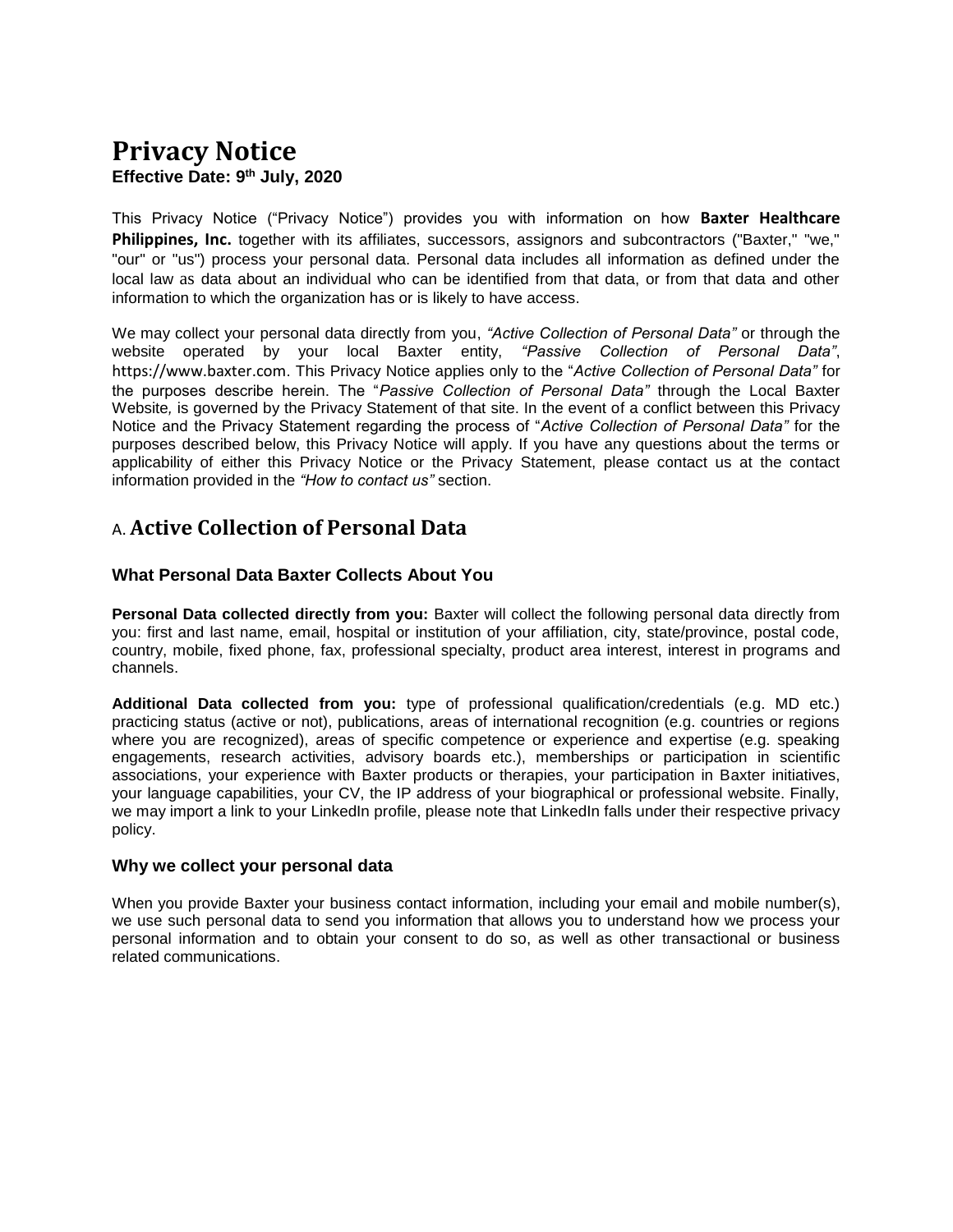When Baxter collects your personal data directly from you, we may also use the data for purposes of sending you marketing communications to promote our products, therapies and services, providing you with other information about our products/therapies, including scientific information and research study papers and news, newsletters, as well as sharing information about events and educational opportunities in the areas of your interests. In addition to that we may use your personal data in order to reach out to you directly or through third parties to conduct Market Research Projects that aim to gather information from you on our products or therapies including your experience with them as well as information related to specific diseases that fall under Baxter's area of activity or interest. We may also store such data to further communicate with you on specific Market Research Projects or other activities you have participated. We do so on the basis of your consent.

In the consent form, Baxter will ask you to provide information about your areas of interests and selected preferences. Providing us your personal data for the purposes described in the previous phrases is voluntary. If you do not consent to Baxter processing your personal data, we will not send you any of the above-mentioned communications or information. Please note that if you provide your consent, you may always withdraw it or change your preferences by following the instructions for unsubscribing available in the consent form. You can also withdraw your consent by contacting us using the contact details in the *"How to contact us"* section below. Note that withdrawal of your consent does not affect the lawfulness of processing of your personal data before your consent's withdrawal.

We may also use your personal data which we collected directly from you or publicly available data bases in order to better understand your scientific background and the areas of your expertise as well as to monitor and analyse your professional preferences, interests, professional recognition and participation in scientific fora or associations, as well as your professional activities of choice, including research activities, publications, speaking activities advisory boards based also on Baxter's interaction with you, if it is the case. We do that in order to identify areas of collaboration with Baxter that would allow us to create opportunities to advance scientific exchange and medical care. We do so on the basis of your consent. Providing us your personal data for the purposes described in the previous phrases is voluntary. Please note that if you provide your consent, you may always withdraw it by contacting us using the contact details in the "How to contact us" section below. Note that withdrawal of your consent does not affect the lawfulness of processing of your personal data before your consent's withdrawal.

We also collect your personal data from you in order to directly communicate with you, keep accurate our databases and comply with legal obligations such as without limitation adverse events reporting**.** We do so on the basis of our legitimate interests to manage our relationship with us, or because we have a legal obligation.

In the event that we use your personal data for other purposes, not mentioned above, we will inform you about the specific purposes and, when required, on what basis we do so, at the time we collect the personal data from you to the extent required by law.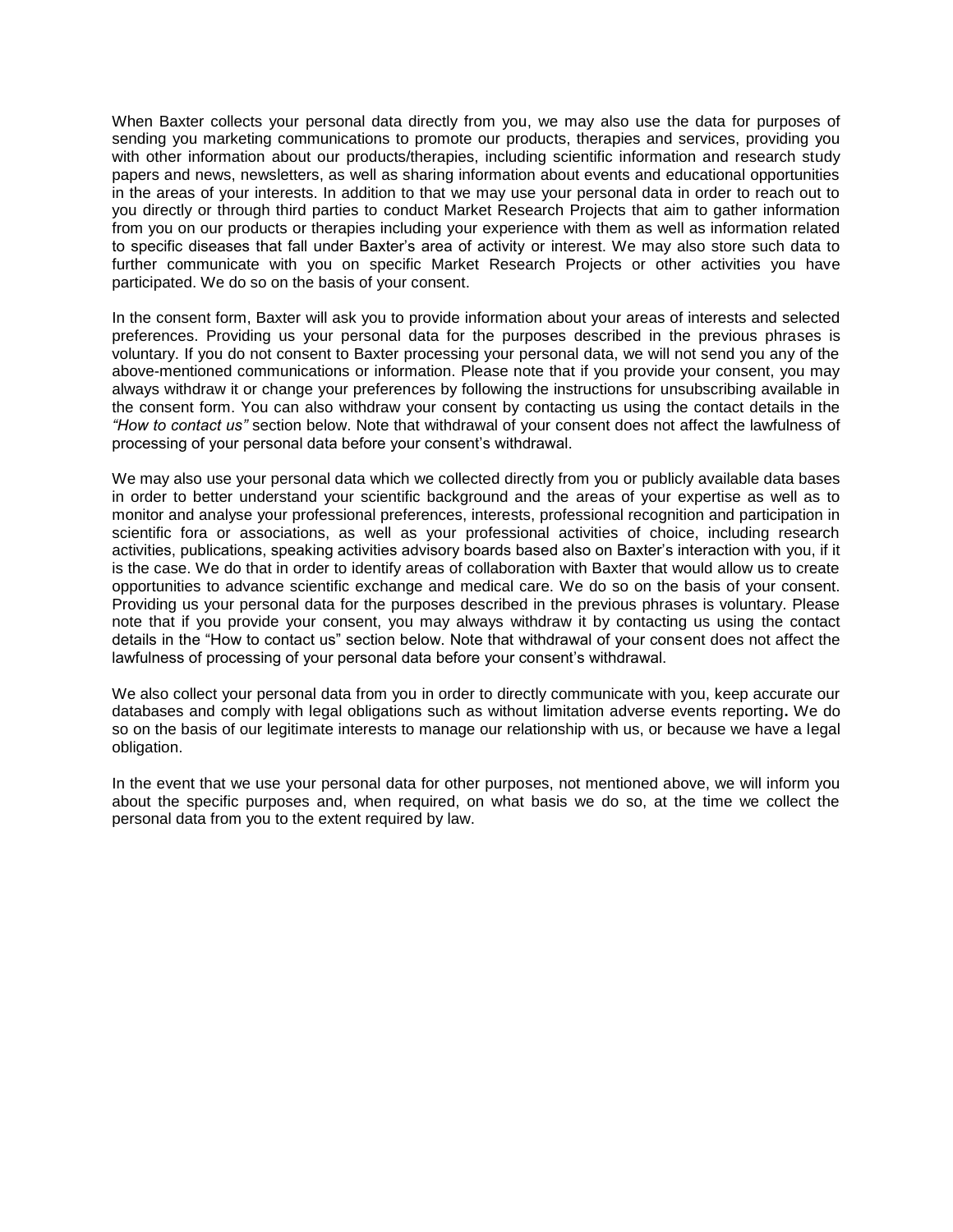### **How we process your personal data**

Personal data collected by Baxter are recorded and stored in an outsourced cloud-based server. We retrieve and use your personal data as may be necessary for the purposes above disclosed. We often process your personal information through automated means such as managing your data through our online forms.

### **With whom we may share your personal data and international data transfers**

Baxter is a global company and for the purposes outlined above, Baxter may transfer your personal data to other Baxter group companies and Baxter's service providers acting on behalf of Baxter, such as providers of IT system administration and user support services, and providers of IT tools for consent management and mailing services. These third parties are restricted from using your personal data in any way other than to provide services for us and we require them to provide an adequate level of protection for your personal data. For more information about Baxter's service providers, please contact us at privacy@baxter.com.

Some of the recipients referred to above will be located or may have relevant operations outside of your country, such as in the United States (the list of Baxter Group entities and the places of their establishment is set out at https://www.baxter.com/location-selector), where the data protection laws may not provide a level of protection equivalent to the laws in your country. Baxter employs measures to provide an adequate level of data protection, ensure that all data recipients will provide an adequate level of protection for the personal data, and that appropriate technical and organizational security measures are in place to protect your personal data. Any onward transfer (including to our affiliates outside your country) is subject to appropriate onward transfer requirements, as provided in the applicable law.

You can request information about Baxter's affiliates and subsidiaries and third party service providers as well as access copies copy of the safeguards which we have put in place to protect your personal data and privacy rights by writing to privacy@baxter.com or contacting us as at the contact details in the *"How to contact us"* section.

If we are involved in a sale or transfer of all or some of our business assets or operations via a share or asset deal, your personal data may be transferred to the acquiring organization who shall take at least the same or higher standards of care in the treatment of your personal data. Should such a sale or transfer occur, you will be informed about this and may withdraw your consent to or - as applicable - object to the transfer of your personal data to, and processing and use of your personal data by the transferee.

### **How long we keep your personal data**

Your personal data will be kept for the following time periods:

If you have provided us with business contact information, we retain your data for such period as necessary to maintain business correspondences between you and Baxter.

• If you have given us your consent to send you marketing, commercial and related types of communications, we will keep your data until you withdraw your consent to receive these communications or until we no longer send these types of communications;

• If we have collected your personal data solely to send you the surveys mentioned herein, we will keep your contact details until you opt-out of receiving them or until we no longer need to send you such surveys, whichever happens first. As part of those surveys, we will retain your survey data for as long as you remain a customer of Baxter and we need the information to help us understand how we are performing.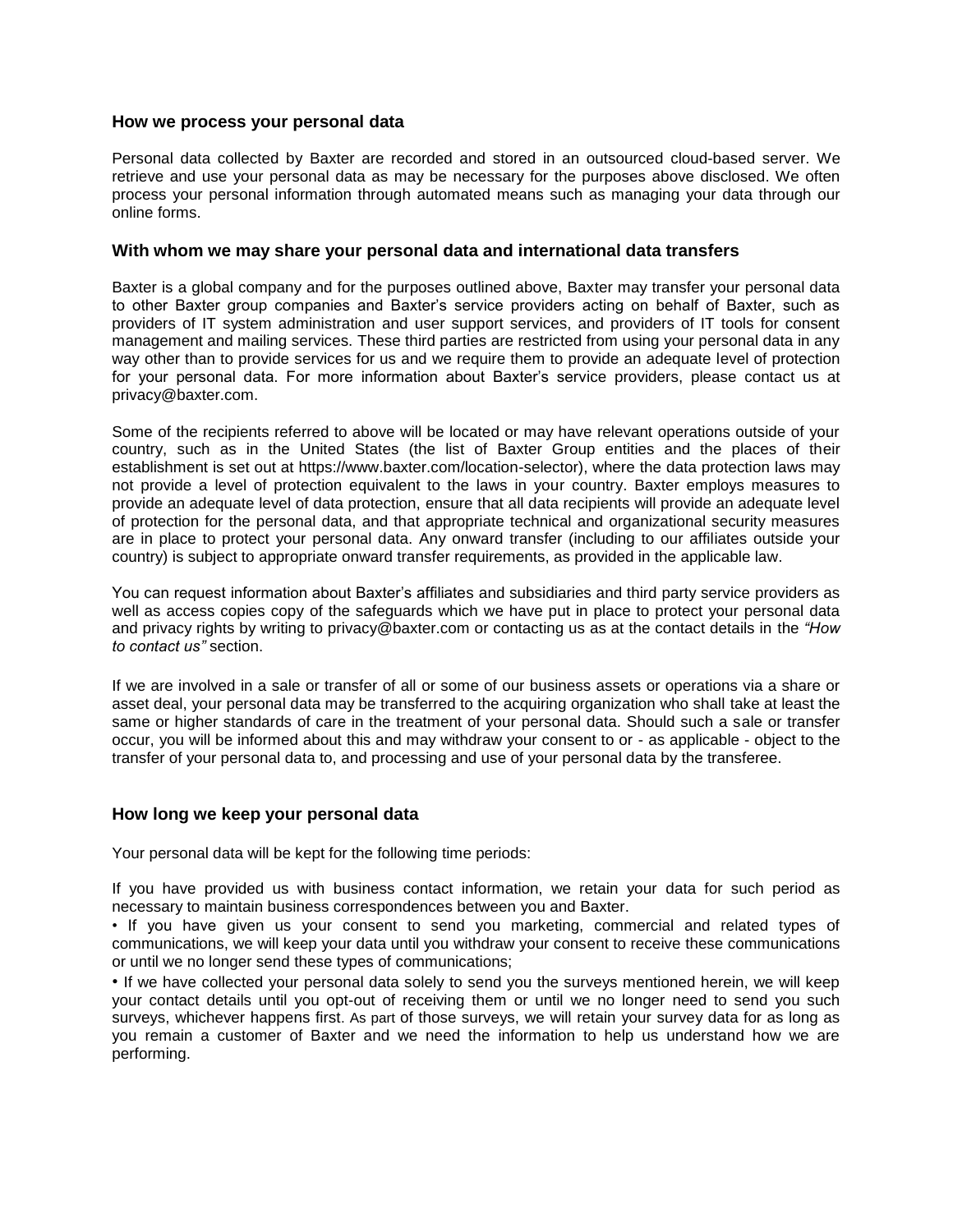• If we have collected your data indirectly, i.e. from third parties, we will keep your data until our first contact with you and further retention would be subject to your receipt of this privacy notice and/or your consent as applicable. If such contact cannot be performed within a reasonable period of time from the collection day of your data, the data will be deleted.

If you wish to have your data deleted, you may send your request to [privacy@baxter.com](mailto:privacy@baxter.com).

## **Your rights**

In certain circumstances, local data protection laws and certain local laws give you rights with respect to your personal data. These rights differ by country/region. Should this be right be available in your territory, you can request:

• Access to or copies of your personal data, including knowing whether we hold personal data about you, and, if so, what kind and for what purposes. You can also request information about who has received your personal data.

• That we correct your personal data if you think it is inaccurate or incomplete or request that we erase or delete your personal data, unless we have a legal obligation to hold it or are otherwise permitted by applicable law to retain it.

• Us to restrict the processing of your personal data and not to delete it.

• That we provide you with your personal data that we obtained from you so that you can store and re-use it for your personal use, and you can ask us to provide this personal data to another entity.

You can exercise your rights by contacting your local Baxter entity using the contact details provided in the *"How to contact us"* section. As described above, you also have the right to withdraw your consent or object to our using and disclosing your personal data for purposes of direct marketing or if based on our legitimate interests. You can do so at any time "opting-out" of the marketing or other types of communications described above that you receive based upon your consent, as well as the surveys in accordance with the unsubscribe instructions included in the specific communications. If you are unable to object by opting-out in this manner, please contact us using the contact details provided below. If you believe we are using, disclosing or otherwise processing your personal data in a way that is not in accordance with the law you can lodge a complaint with a data protection authority in your country. We will handle any request to exercise your rights in accordance with applicable law. Please note that depending on the circumstances, some of the above rights may not apply.

### **How to contact us**

Please address your requests or questions concerning the processing of your personal data to: Silangan Industrial Estate, Barangay Canlubang, Calamba City, Laguna +632 238 8011 [privacy@baxter.com](mailto:privacy@baxter.com)

You can also exercise any or your rights or get additional information about your rights, this Notice, or how we process your personal data, by contacting Baxter's Data Protection Officer by email to: privacy@baxter.com; telephone: Ethics and Compliance Hotline at 1-844-294-5418; Mail to: Baxter International Inc., ATTN: Data Protection Officer, Global Privacy Office 1 Baxter Parkway Deerfield, IL USA 60015.

## **B. Passive Collection of Personal Data**

### **Information collected through your usage of your Local Baxter Websites**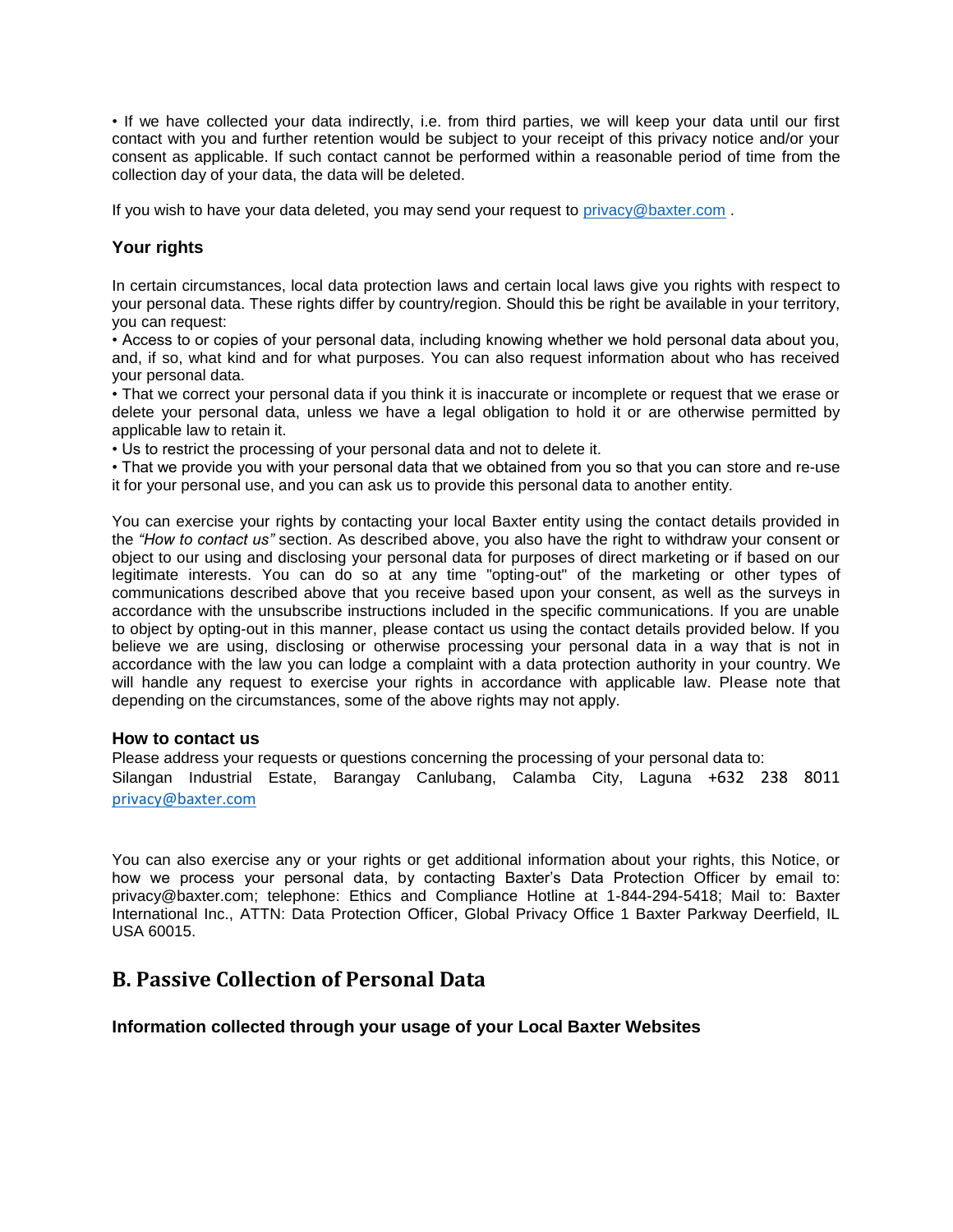In order to provide your consent mentioned above in this Privacy Notice you will access the Local Baxter Website which may include unique identifiers and preference information such as your username, password, marketing preferences, internet protocol ("IP") address or cookie, which may contain information that may be considered personal data, as well as information that does not directly identify you, but which corresponds to your device, browser type, operating system, computer or mobile device, your navigation and clickstream behaviour from actions that you take on our website, *"Tracking Technologies We Use"*

## **Tracking Technologies We Use**

Your Local Baxter Website utilizes various technologies as part of our legitimate interests in order to provide you with certain services and functionalities as follows.

## **Cookies**

Like many websites, your local Baxter Websites uses "cookies." A cookie is a small file that is transferred to your computer's hard drive to help us improve content (e.g., it helps us determine which parts of the site are popular and which are less popular, so we may improve these areas in the future) and customize website content for our visitors. We will not combine cookie information with any personal data you have submitted to us. You may set your browser to reject cookies and to let you know when a cookie is being placed on your computer.

As is true of most websites, your Local Baxter Website gathers certain information automatically. This information may include Internet protocol (IP) addresses, browser type, Internet service provider (ISP), referring/exit pages, the files viewed on our site (e.g., HTML pages, graphics, etc.), operating system, date/time stamp, and/or clickstream data to analyse trends in the aggregate and administer the site. IP addresses and other data we gather automatically may be considered to be personal data in certain countries.

Use of cookies may vary with the unique features of Baxter websites. Therefore, please review the cookies policy included in the bottom of the Local Baxter Website for any additional information on the use of cookies.

Generally, we use cookies (and the other technologies identified below) for the following purposes:

To provide a service: A cookie may be used to provide you with a specific service. For instance, if you are logging into an access-controlled section of our site, we set a temporary session cookie to establish that you have been authenticated. The information contained in these cookies consists of random data that is used by the server to authenticate the browser requests to the server for that particular session. If you choose not to accept a temporary cookie, you will not be able to navigate in these online applications. We also use a cookie when you visit your Local Baxter Website and request documentation or a response from us. When you are filling out a form, you may be given the option of having your Local Baxter Website deliver a cookie to your local hard drive. You might choose to receive this type of cookie in order to save time in filling out forms and/or revisiting our website. You can control the use of cookies at the individual browser level, but if you choose to disable cookies, it may limit your use of certain features or functions on our website or service.

To facilitate website use: If a cookie is used, your Local Baxter Website will be able to remember information about your preferences and movement, either until you exit your current browser window (if the cookie is temporary) or until you disable or delete the cookie. Many users prefer to use cookies in order to help them navigate a website as seamlessly as possible. You should be aware that cookies are not able to "invade" your hard drive and return to the sender personal data from your computer.